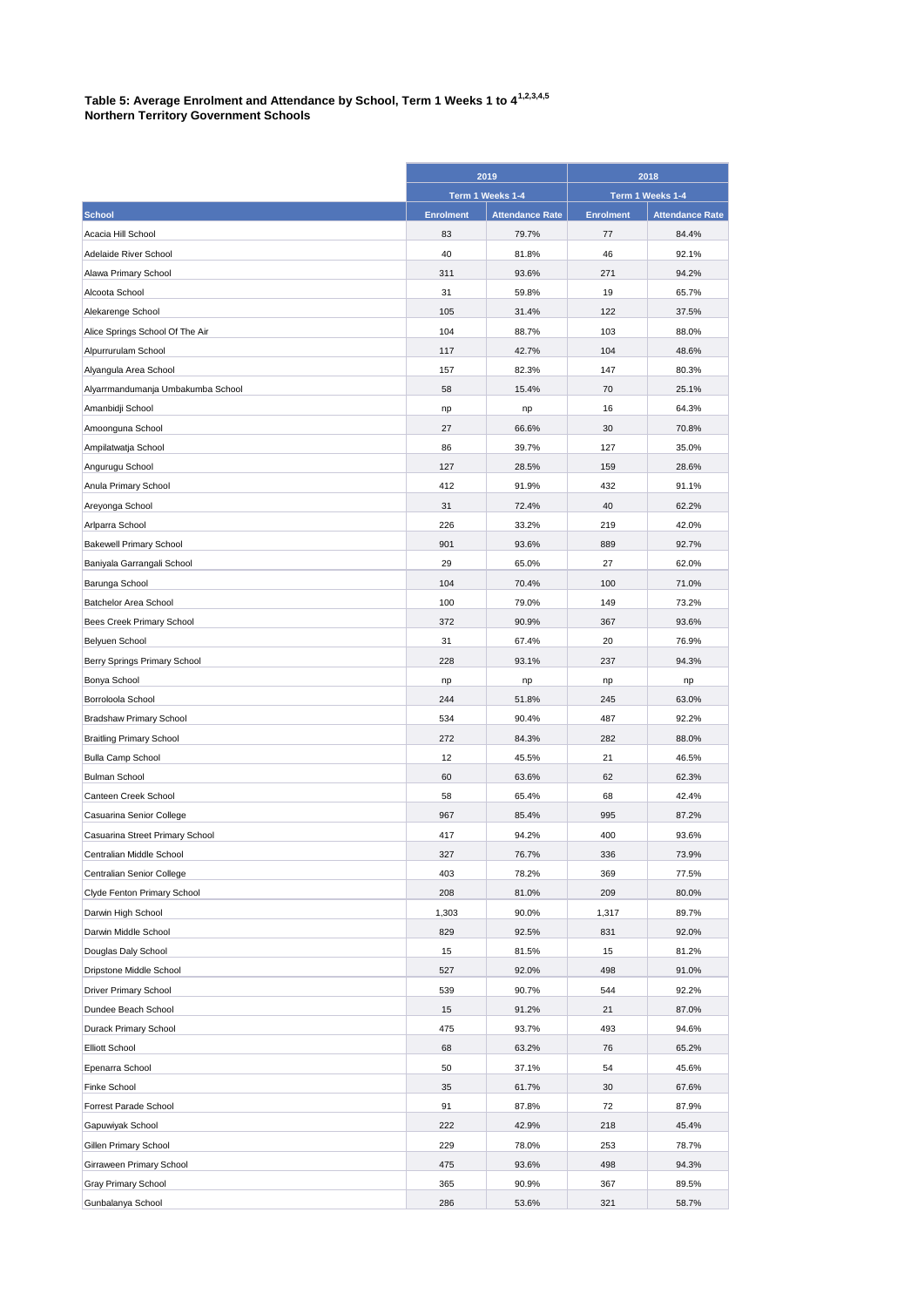|                                                 | 2019             |                        | 2018             |                        |
|-------------------------------------------------|------------------|------------------------|------------------|------------------------|
|                                                 | Term 1 Weeks 1-4 |                        | Term 1 Weeks 1-4 |                        |
| <b>School</b>                                   | <b>Enrolment</b> | <b>Attendance Rate</b> | <b>Enrolment</b> | <b>Attendance Rate</b> |
| <b>Haasts Bluff School</b>                      | 32               | 52.8%                  | 33               | 55.7%                  |
| Harts Range School                              | 80               | 53.1%                  | 73               | 54.2%                  |
| Henbury School                                  | 141              | 85.6%                  | 130              | 86.6%                  |
| Howard Springs Primary School                   | 292              | 91.5%                  | 267              | 90.7%                  |
| Humpty Doo Primary School                       | 389              | 90.1%                  | 404              | 91.8%                  |
| Imanpa School                                   | 18               | 71.8%                  | 13               | 79.8%                  |
| Jabiru Area School                              | 213              | 78.3%                  | 227              | 80.7%                  |
| Jilkminggan School                              | 98               | 66.9%                  | 88               | 67.8%                  |
| Jingili Primary School                          | 324              | 93.5%                  | 340              | 94.0%                  |
| Kalkaringi School                               | 161              | 52.9%                  | 168              | 63.1%                  |
| Karama Primary School                           | 192              | 86.2%                  | 199              | 85.4%                  |
| Katherine High School                           | 627              | 70.6%                  | 646              | 70.2%                  |
| Katherine School Of The Air                     | 156              |                        | 139              |                        |
|                                                 | 352              |                        | 391              | 88.0%                  |
| Katherine South Primary School                  |                  | 88.6%                  |                  |                        |
| Kiana School                                    |                  |                        | np               | np                     |
| Kintore Street School                           | 51               | 72.2%                  | 52               | 74.6%                  |
| Lajamanu School                                 | 206              | 41.1%                  | 216              | 52.8%                  |
| Laramba School                                  | 67               | 59.5%                  | 66               | 73.3%                  |
| Larapinta Primary School                        | 359              | 90.6%                  | 396              | 88.4%                  |
| Larrakeyah Primary School                       | 478              | 92.6%                  | 493              | 92.7%                  |
| Leanyer Primary School                          | 570              | 92.4%                  | 572              | 92.0%                  |
| Ludmilla Primary School                         | 107              | 86.7%                  | 91               | 79.1%                  |
| MacFarlane Primary School                       | 235              | 71.3%                  | 218              | 73.1%                  |
| Malak Primary School                            | 216              | 84.2%                  | 229              | 87.9%                  |
| Mamaruni School                                 | 55               | 72.4%                  | 64               | 50.1%                  |
| Maningrida College                              | 605              | 48.8%                  | 634              | 54.3%                  |
| Manunda Terrace Primary School                  | 191              | 83.9%                  | 170              | 86.7%                  |
| Manyallaluk School                              | 22               | 55.6%                  | 25               | 65.0%                  |
| Mataranka School                                | 41               | 75.2%                  | 33               | 77.5%                  |
| Mbunghara School                                | np               | np                     | 12               | 76.6%                  |
| Middle Point School                             | 26               | 79.6%                  | 17               | 85.6%                  |
| Milikapiti School                               | 72               | 57.2%                  | 71               | 67.2%                  |
| Milingimbi School                               | 372              | 45.9%                  | 393              | 49.6%                  |
| Millner Primary School                          | 210              | 81.3%                  | 198              | 84.6%                  |
| Milyakburra School                              | 25               | 44.4%                  | 24               | 37.3%                  |
| Minyerri School                                 | 161              | 58.7%                  | 155              | 68.9%                  |
| Moil Primary School                             | 189              | 85.9%                  | 226              | 86.7%                  |
| Moulden Primary School                          | 300              | 79.7%                  | 310              | 81.7%                  |
| Mount Allan School                              | 60               | 67.3%                  | 74               | 63.2%                  |
| Mulga Bore School                               | 15               | 30.1%                  | np               | np                     |
| Murray Downs School                             | 19               | 41.2%                  | 13               | 53.6%                  |
| Mutitjulu School                                | 47               | 54.8%                  | 44               | 56.1%                  |
| Nakara Primary School                           | 609              | 90.2%                  | 587              | 92.0%                  |
| Nemarluk School                                 | 159              | 88.9%                  | 154              | 86.8%                  |
| Neutral Junction School                         | 25               | 59.1%                  | 27               | 53.6%                  |
| Newcastle Waters School                         | 22               | 67.4%                  | 18               | 77.7%                  |
| Nganambala School                               | 27               | 43.4%                  | 29               | 66.5%                  |
|                                                 | 145              |                        | 181              | 54.8%                  |
| Nganmarriyanga School                           |                  | 60.1%                  |                  |                        |
| Ngukurr School                                  | 307              | 52.3%                  | 303              | 63.6%                  |
| Nhulunbuy High School                           | 313              | 83.3%                  | 302              | 84.6%                  |
| Nhulunbuy Primary School                        | 473              | 87.9%                  | 422              | 87.5%                  |
| Nightcliff Middle School                        | 322              | 91.1%                  | 293              | 90.5%                  |
| Nightcliff Primary School                       | 657              | 91.2%                  | 613              | 91.1%                  |
| Northern Territory School of Distance Education | 272              | 100.0%                 | 305              | 100.0%                 |
| Ntaria School                                   | 203              | 57.9%                  | 186              | 56.1%                  |